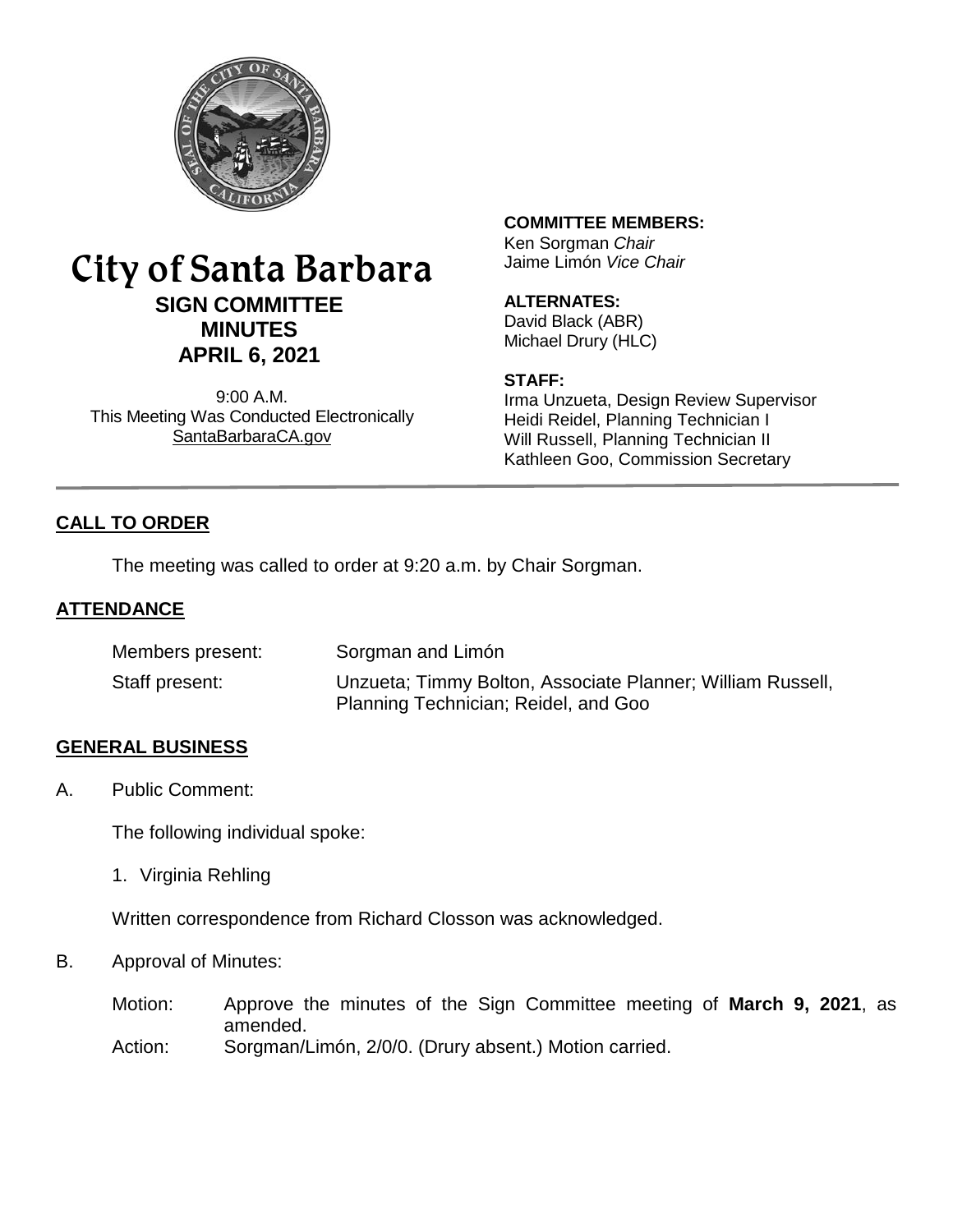C. Listing of approved Conforming Review signs from **March 9** through **April 6, 2021**:

| <b>Business Name</b>              | <b>Address</b>        | <b>Case Number</b> | <b>Action</b>                      |
|-----------------------------------|-----------------------|--------------------|------------------------------------|
| Scarlett Begonia                  | 21 W. Victoria St.    | SGN2021-00035      | Final Approval as submitted.       |
| <b>Wheel Fun Rentals</b>          | 22 W. Cabrillo Blvd.  | SGN2021-00030      | Final Approval as submitted.       |
| Honey                             | 25 W. Cota St.        | SGN2021-00029      | Final Approval as submitted.       |
| <b>Caliber Collision</b>          | 401 Santa Barbara St. | SGN2021-00007      | Final Approval as submitted.       |
| <b>UBreakIFix</b>                 | 3987 State St.        | SGN2021-00028      | Final Approval with<br>conditions. |
| <b>Obstetrix Medical</b><br>Group | 427 W. Pueblo St.     | SGN2021-00023      | Final Approval as submitted.       |

D. Announcements, requests by applicants for continuances and withdrawals, future agenda items, and appeals:

Chair Sorgman announced that the previously reviewed March 9, 2021 Full Committee item, and March 29, 2021 Conforming Review item "Mothers' Stern Candy Company" located at 219 Stearns Wharf, SGN2021-00013, will be returning to Full Committee for further review.

E. Subcommittee Reports:

No subcommittee reports.

# **(9:10AM) CONTINUED ITEM: CONCEPT REVIEW**

#### **1. [401 PASEO NUEVO](https://www.santabarbaraca.gov/civicax/filebank/blobdload.aspx?BlobID=235000)**

| Assessor's Parcel Number: 037-400-002 |                        |
|---------------------------------------|------------------------|
| Zone:                                 | $C-G (C-2)$            |
| <b>Application Number:</b>            | SGN2021-00014          |
| Owner:                                | Paseo Nuevo Owner, LLC |
| Applicant:                            | Andre Neumann          |
| <b>Business Name:</b>                 | <b>TONDI GELATO</b>    |

(Proposal for a 18.0 square foot non-illuminated wall sign and a 3.0 square foot non-illuminated blade sign. Total signage requested is 21.0 square feet. Total street frontage is 14 feet. Applicant is requesting an exception to exceed the maximum allowed signage. Project complies with both the El Pueblo Viejo Landmark District guidelines and the Paseo Nuevo Sign Program guidelines.)

# **Second Review. Project last reviewed on March 9, 2021.**

Actual time: 9:31 a.m.

Present: Brittany Carriger, Applicant

Public comment opened at 9:34 a.m., and as no one wished to speak, it closed.